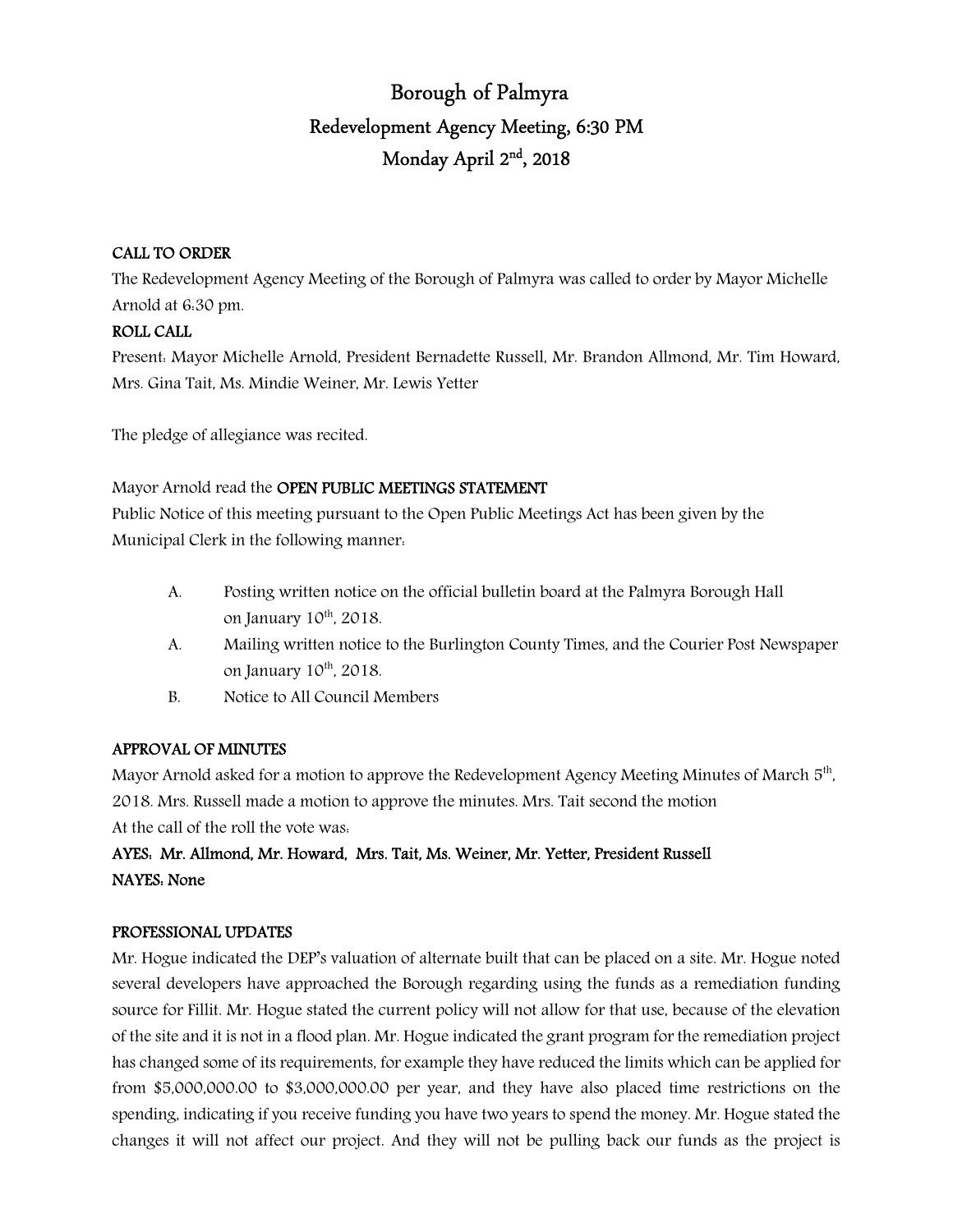advancing forward. Mr. Gural stated this is letting us know the DEP is tightening up the regulations on funding and is contemplating possibly taking funding back which is not being used. Mr. Gural noted things are getting less flexible for municipalities. Mr. Hogue indicated our primary point of contact for redevelopment project is Tony Findley, which he met with last week. Mr. Findley further indicated to him that the funding was not going away, however he is also encouraging everyone to not let it sit stagnate, additionally he requested they meet again in a month or so. Mr. Hogue stated, Mr. Findley inquired as to what we were planning to do in this calendar year, and what was going on from a redevelopment standpoint. Mr. Findley indicated to Mr. Hogue that he had not heard from David Meiskin in a while and there were some other redevelopers he would like to introduce to the project. Mr. Hogue also indicated the semi-annual report is due in a month or so indicating what was done in the past six months and what we intend to do in the next six months. Mr. Rosenberg inquired if money was allocated in this year's budget for marketing of the redevelopment site. Mr. Gural indicated yes. Mr. Gural asked if the meeting and semi-annual report could be done after the Redevelopment Agency meeting on May  $7<sup>th</sup>$ , 2018. Mr. Hogue indicated it should not be a problem.

#### DISCUSSION ITEMS

Mr. Gural stated a decision needs to be made regarding our next move regarding the redevelopment areas. Mr. Gural noted we have in excess of \$200,000.00 to use for marketing of the redevelopment area and or acquisitions of property. Mr. Gural strongly recommended we begin to advance the project. Mayor Arnold asked what the next step would be to marketing the project. Mr. Gural indicated we could start with our Redevelopment Attorney, Mr. Brewer and see what recommendations he has and also Mr. Rosenberg may have some suggestions, or possibly consulting with a commercial real-estate brokers who we could engage. Mr. Gural indicated when the marketing material was prepared before Mr. Gerkens prepared it and we solicited it on a regional basis not a nationwide basis. This time however we should spend a more money, apply more effort and hire an expert who knows when, where and how it should be marketed. Mr. Gural asked Mr. Hogue to update the FTP site. Mr. Rosenberg stated perhaps we could solicit six of the biggest commercial developers to see if they would be interested in becoming agents for the Borough and have discussion with them regarding how to market the project for redevelopment. Discussion ensued among the governing body as to how and ways this project could be moved forward. It was decided we would begin with a conversation with Mr. Brewer and Mr. Hogue and move out from there. Mr. Gural will put together a proposal and forward it to the governing body. Mr. Gural also indicated he had a matter for Executive Session.

#### PUBLIC COMMENT

President Russell made a motion to open the public portion for comment. Mr. Yetter second the motion.

#### All members present voted in favor of the motion

Mr. Rader – Harbour Drive – Mr. Rader stated, Palmyra is being considered to become an opportunity zone. Mr. Rader stated in the article he read it indicates the program is designed to spur development in low income areas, where the poverty rates are over 20% or where the median family income is less than